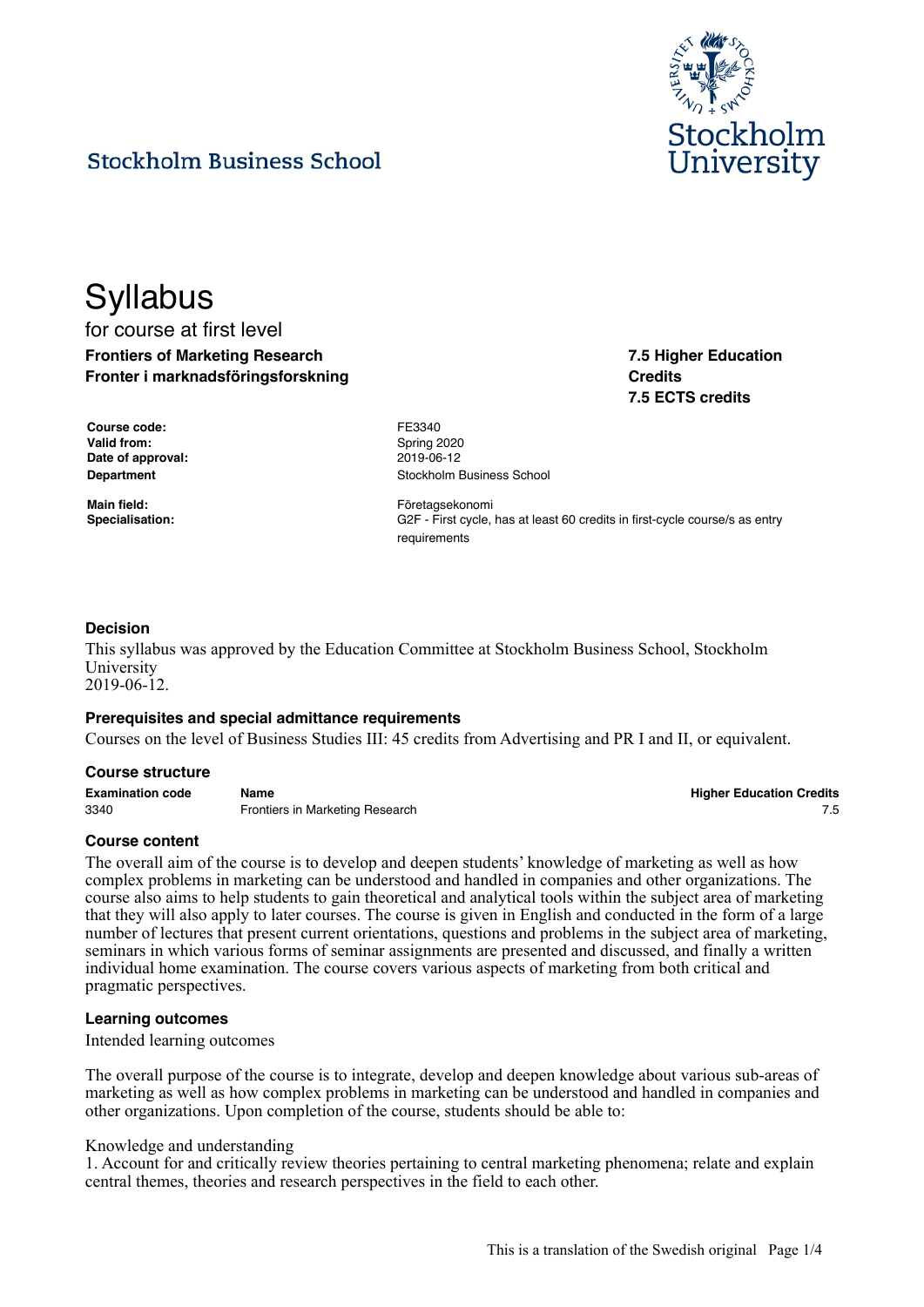Skills and abilities

1. Investigate marketing-related problems by identifying relevant theories from the subject area; integrate theories to analyze and manage complex marketing problems.

## Judgement and approach

1. Critically reflect on marketing in a social and ethical context; formulate how theories, models and methods pertaining to central marketing phenomena can be applied.

# **Education**

The course consists of a combination of lectures, seminars and group work and requires a significant portion of self-study on the part of students. Assessment for the course will be continuous and is carried throughout the different activities of the course.

The course workload is 200 hours equivalent to 7,5 ECTS (40 hours per week equivalent to 1,5 ECTS).

The language of instruction is English.

Please note that all teaching and learning activities - such as lectures, seminars, assignments and assessment tasks – are carried out in English when the language of instruction is English.

## **Forms of examination**

Assessment for the course will be continuous and is carried throughout the different course activities. Each assessment task is weighted in relation to its importance in the overall assessment of the course. The student's results from the different assessment tasks are added up to a total course score that will then translate into the final grade for the course.

#### Assessment tasks

The course contains the following weighted assessment tasks:

1. Take-home exam: assesses intended learning outcomes 1–3; constitutes 60% of total course points.

2. Active seminar participation, group work, and group presentations: assesses intended learning outcomes 1- 3; constitutes 40% of total course points.

#### Grading

After completion of the course, students will receive grades on a scale related to the intended learning outcomes of the course. Passing grades are A, B, C, D and E. Failing grades are Fx and F. A grade Fx can be completed for a grade E.

A course comprises 0–100 course points. Receiving a final passing grade requires at least 50 course points. The scale for the final grade is tied to fixed score intervals: A: 90-100; B: 80-89; C: 70-79; D: 60-69; E: 50- 59; Fx: 45-49; F: less than 45. The grades correspond to the total score points a student obtains (over a total of 100) for all the weighted assessment tasks combined as part of the continuous assessment for the course.

Each assessment task is awarded 0–100 points. The score for a single assessment task is the number of points multiplied by its percentage weight, and the combined total of score points for all weighted assessment tasks for the course are added up to a final score between 0 and 100 which then translates into a corresponding final course grade between A and F.

Assessment task 1 is assessed on a 100-point scale.

Assessment task 2 is assessed on a 100-point scale in three intervals:

- Pass with distinction: 100 points.
- Pass: 50 points.
- Weak: 0 points.

The student is responsible for completing the course's assessment tasks: that a sufficient amount of course points is earned and a passing course grade is obtained. The course's final assessment task can be taken twice: 1) during the course's first scheduled occasion; and, if a passing result (at least 50 course points) was not achieved at the first occasion, 2) at the course's second, scheduled occasion. All other assessment tasks are offered once during the course.

A passing grade (A–E) in the course is obtained when a student has achieved at least 50 course points.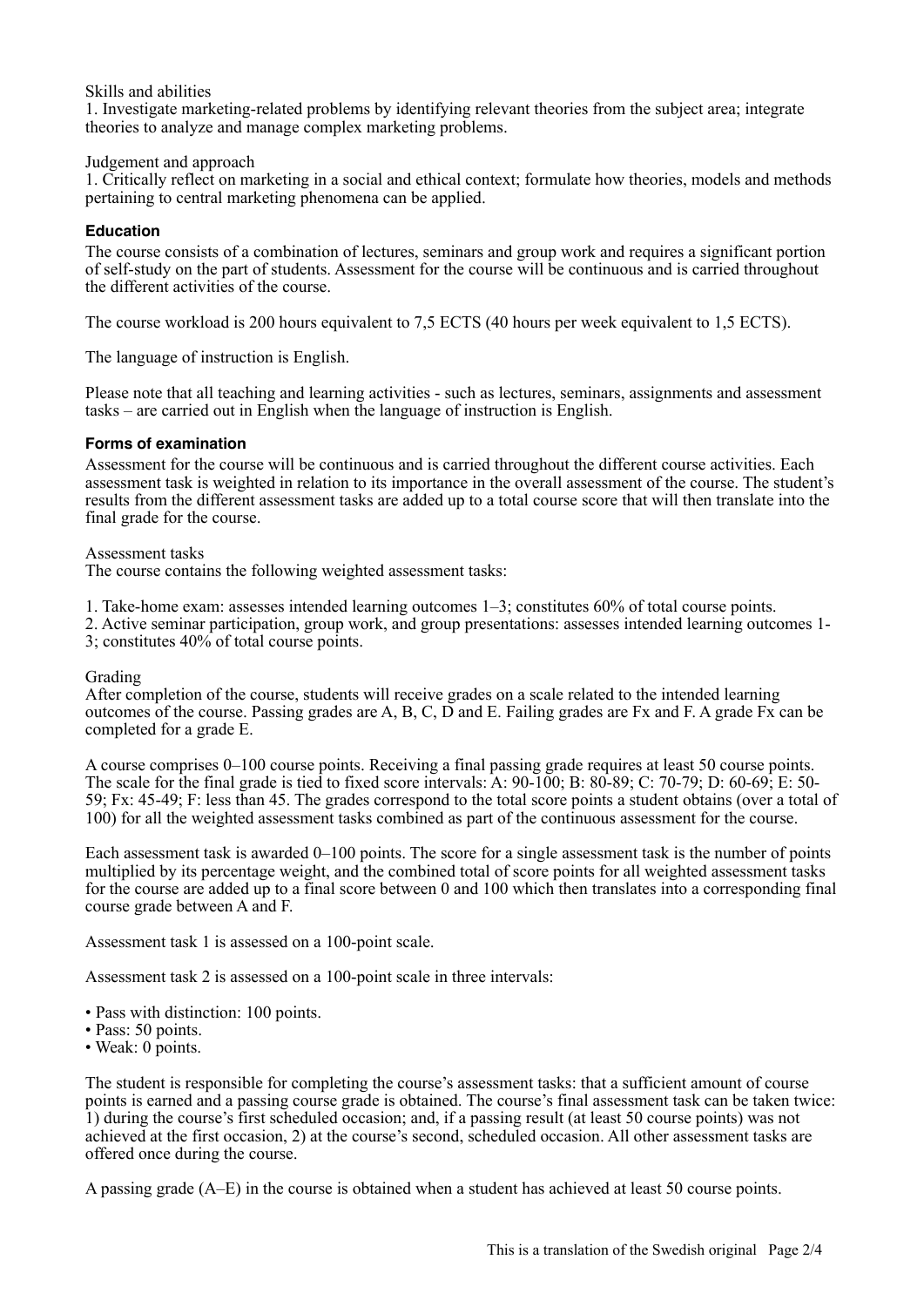A failing grade (Fx or F) in the course is obtained when a student has not achieved at least 50 course points: • If 45–49 course points are achieved, a grade Fx is obtained, which can be completed for a grade E within 3 semester weeks after receiving instructions from the course director. If a complementary task is not completed within this time limit, and the course's two final assessment tasks have been accomplished, the course grade Fx is confirmed, implying that the student must re-register for the course and that previously acquired course points are forfeited.

• If less than 45 course points are achieved, a grade F is obtained, implying that the entire course must be retaken and that previously acquired course points are forfeited.

Re-registration implies that:

• first-time registered students have priority access to the course's group registration;

• the final assessment task can be re-assessed without attendance at any of the course's other learning activities and without points from the course's other assessment tasks accredited.

Students receiving a passing grade may not retake the final examination or complete a previously not completed assessment task to attain a higher grade. A passing grade may not be turned into a failing grade upon the request of a student.

## Assessment criteria

Assessment criteria are designed as overall assessments, combined qualitative descriptions of what the student is expected to do in order to demonstrate how well the course's learning outcomes are achieved. The assessment criteria are based upon the general abilities as expressed in the degree objectives of the Higher Education Ordinance (appendix 2, System of Qualifications). The list of abilities below is a compilation of these degree objectives. To pass the course (grade E) students should demonstrate general ability to:

•recall, understand and explain course content, the course subject and its scientific basis and methodology;

- apply course content;
- critically analyse course content;
- problematise course content;
- orally and in writing, present and discuss course content;
- assess course content in terms of scientific, social, and ethical aspects;
- relate course content to current social issues;
- meet standards of written presentation and formal accuracy.

The following assessment criteria are used to decide to what extent students have demonstrated these abilities and hence fulfil the course's intended learning outcomes, whereby a grading decision can be made. A higher grade-level presupposes the abilities at lower levels.

# A (Excellent) $\Box$

The student demonstrates ability to evaluate and relate to the content of the course from a comprehensive, critically reflective perspective, as well as to transfer and apply insights in new, meaningful contexts.

# B (Very Good)

The student demonstrates ability to, from an overarching and coherent perspective of the field, understand and use concepts to explain how different aspects of the course relate to each other, interconnect and become meaningful.

# $C(Good)$

The student demonstrates ability to discuss the content, tasks and complex issues dealt with in the course from several well-developed but mainly independent perspectives.

# D (Satisfactory) $\Box$

The student demonstrates satisfactory ability to discuss the content, tasks and complex issues dealt with in the course in a way that, albeit in-depth and elaborate, is decidedly one-dimensional.

# $E$  (Sufficient) $\Box$

The student demonstrates sufficient ability to discuss the content, tasks and complex issues dealt with in the course in a way that is decidedly one-dimensional.

# $Fx$  (Fail) $\Box$

The student's knowledge, skills and abilities display minor flaws, overall or in significant parts.

# $F$  (Fail) $\Box$

The student's knowledge, skills and abilities display major flaws, overall or in significant parts.